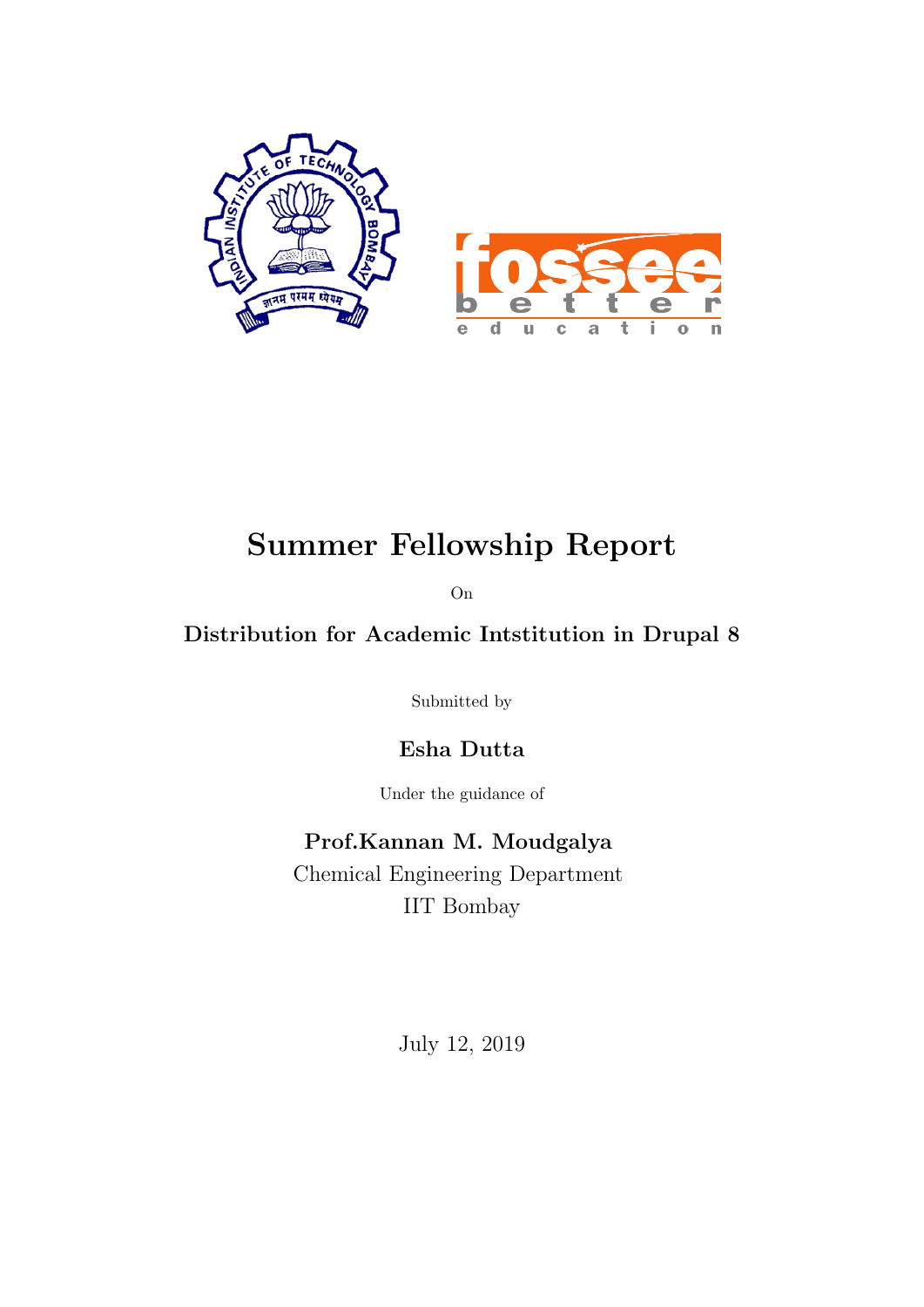### Acknowledgments

I am highly indebted to Professor Kannan M Moudgalya and Professor P Sunthar for making it possible for me to have the opportunity to work on this project.

I would like to extend my sincere thanks to my mentors- Ms Ruchi, Mr Nitesh, and Mr Tejas- without whom this project would not have been possible. They have provided their constant guidance and supervision throughout the project. I thank them for their support.

I would also like to express my gratitude towards my co-interns for their kind co-operation and encouragement which helped me in the completion of this project.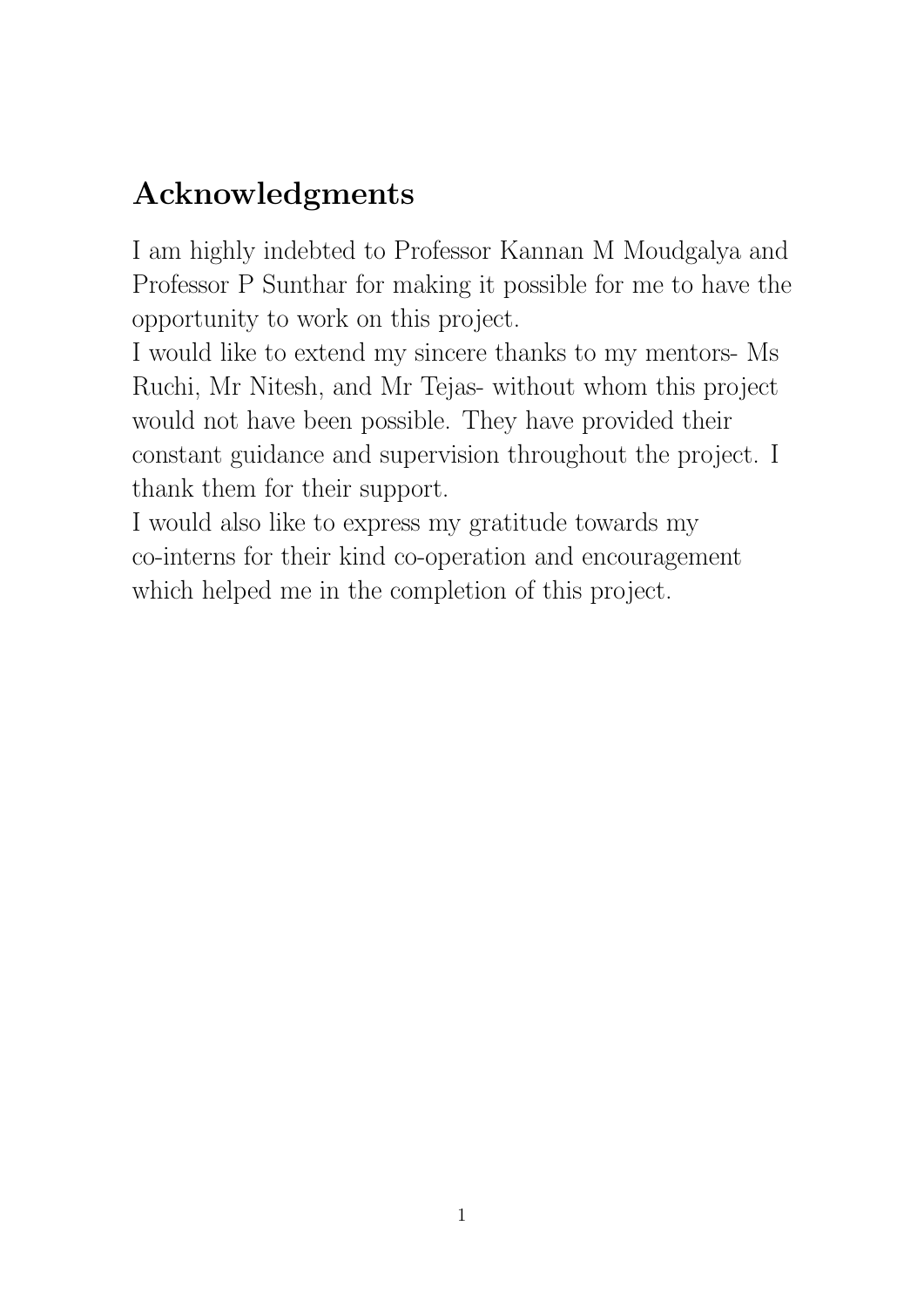### **Contents**

| 1 Introduction  |                                               |                  |  |  |  |  |
|-----------------|-----------------------------------------------|------------------|--|--|--|--|
| $2^{\circ}$     | Drupal                                        | 4                |  |  |  |  |
|                 | Why use a Content Management System? 4<br>2.1 |                  |  |  |  |  |
|                 | 2.2                                           | $\overline{4}$   |  |  |  |  |
| $3\phantom{.0}$ | Analysis                                      | 6                |  |  |  |  |
|                 | 3.1                                           | $6\phantom{.0}6$ |  |  |  |  |
|                 | $3.2^{\circ}$                                 | - 6              |  |  |  |  |
|                 | 4 Views<br>9                                  |                  |  |  |  |  |
| $5^{\circ}$     | Migration<br>11                               |                  |  |  |  |  |
| 6               | Modules                                       | 12               |  |  |  |  |
|                 | 6.1                                           | 12               |  |  |  |  |
|                 | 6.2                                           |                  |  |  |  |  |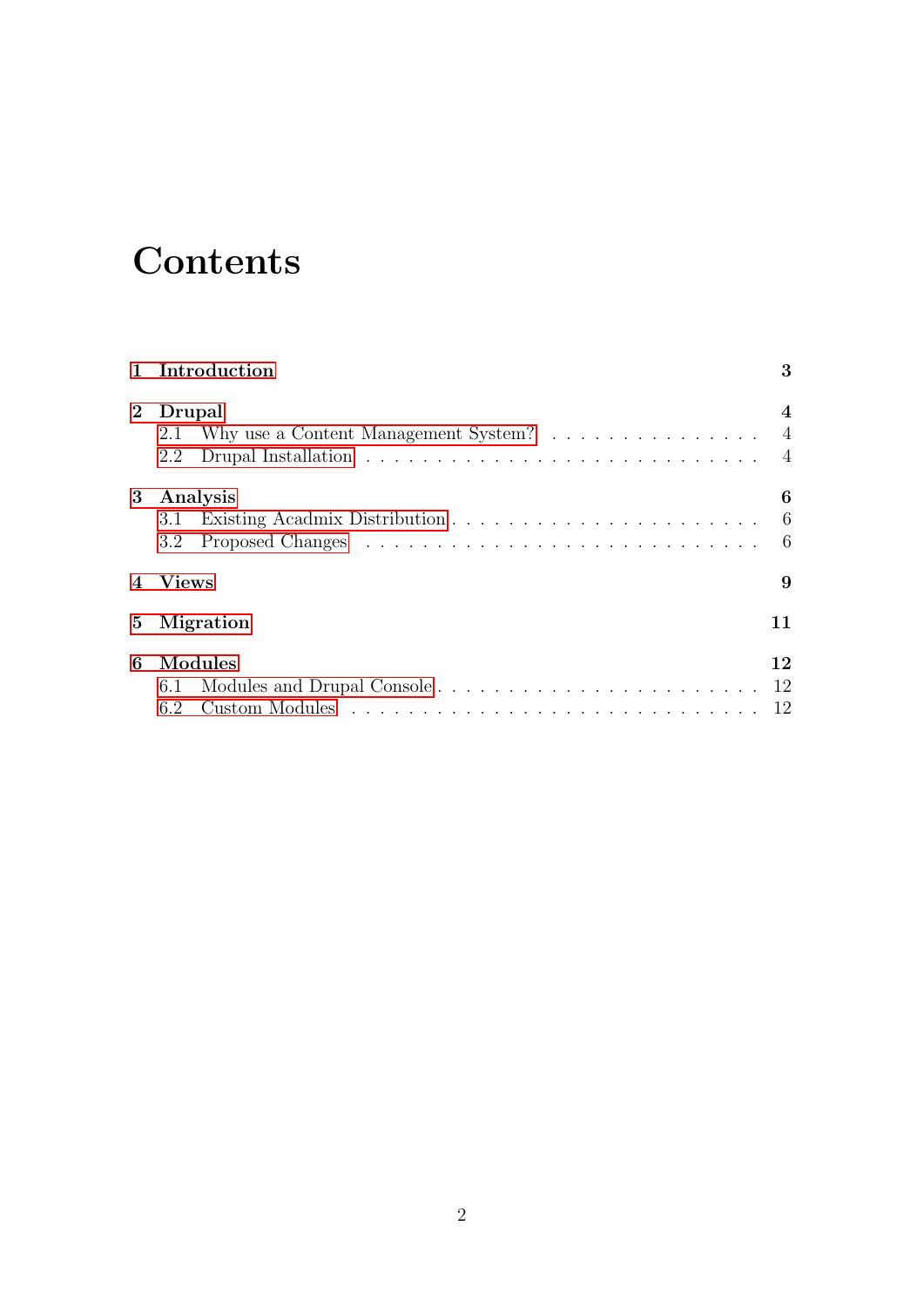## <span id="page-3-0"></span>Introduction

The task was to create an **Academic Distribution** using Drupal 8.

A distribution is a collection of modules, themes, and associated configuration settings that prepare Drupal for a specific operation. The distribution includes Drupal Core along with additional software such as libraries, modules, themes and installation profiles. The Distribution has been created after analyzing the existing website of an academic institution (SRM Institute of Science and Technology) and finding popular features which can be incorporated into the distribution.

These features have been incorporated in the distribution in the form of content types, modules etc.

Drupal 8 uses PHP for its backend framework. Additionally, YAML is used to define it's configurations. These languages were used to construct Modules and their respective migration configurations.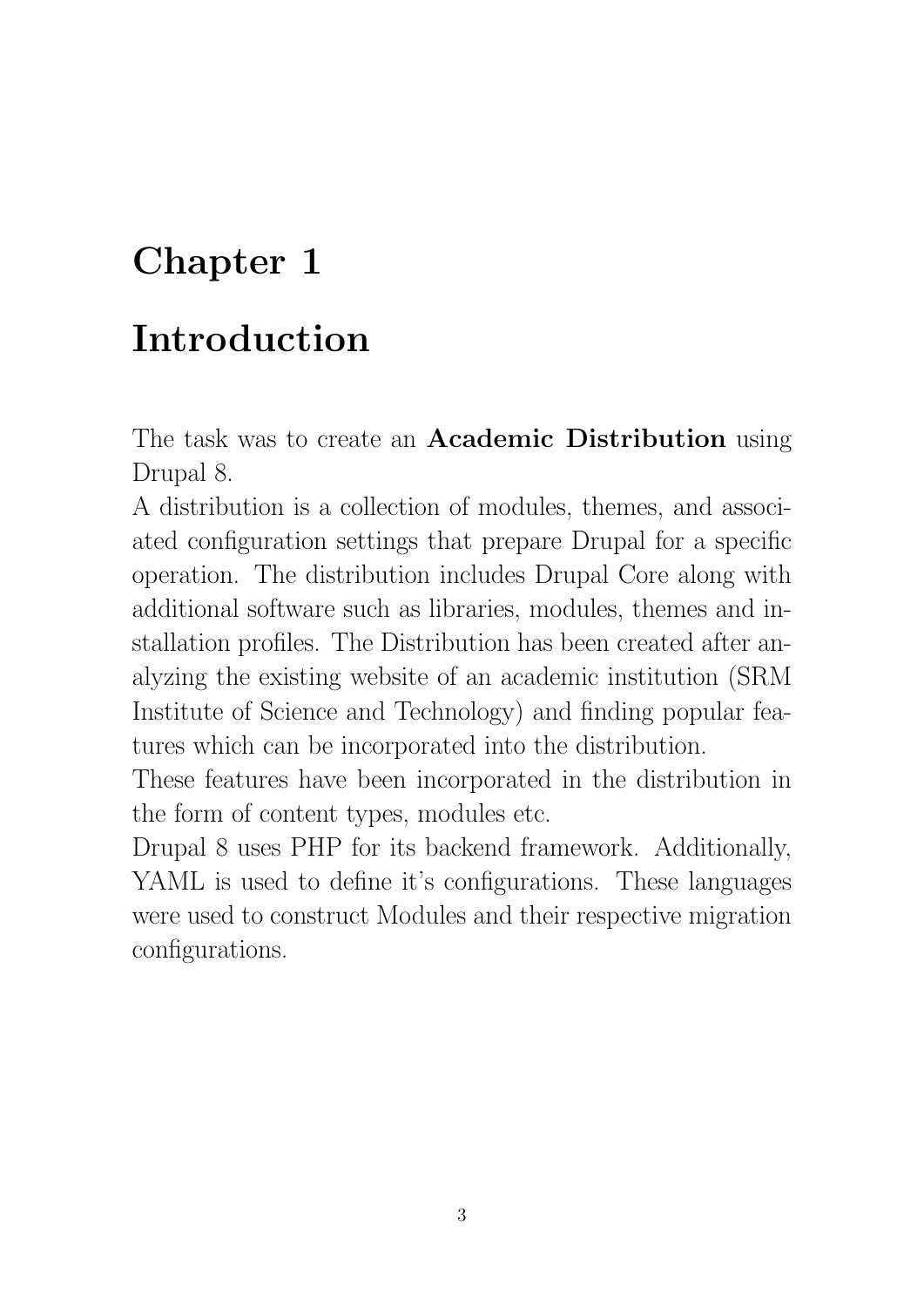## <span id="page-4-0"></span>Drupal

#### <span id="page-4-1"></span>2.1 Why use a Content Management System?

A Content Management System (CMS) is a software that may provide templates, and pave way to create and manage digital content for a website.

A CMS helps create a more dynamic website faster with multiple users and easy access to pre-views of the website.

Drupal is an open source Content Management Framework which is written in PHP. It provides a back-end framework for about 3 per cent of all the websites worldwide- ranging from corporate and political websites to personal blogs.

#### <span id="page-4-2"></span>2.2 Drupal Installation

The prerequisites for the installation of Drupal 8 are:

- $\bullet$  PHP 7.2
- $\bullet$  Apache 2.4.2
- MySQL  $5.7.2$

Thus, LAMP Stack (Linux Apache MySQL PHP) was installed on Ubuntu 18.04.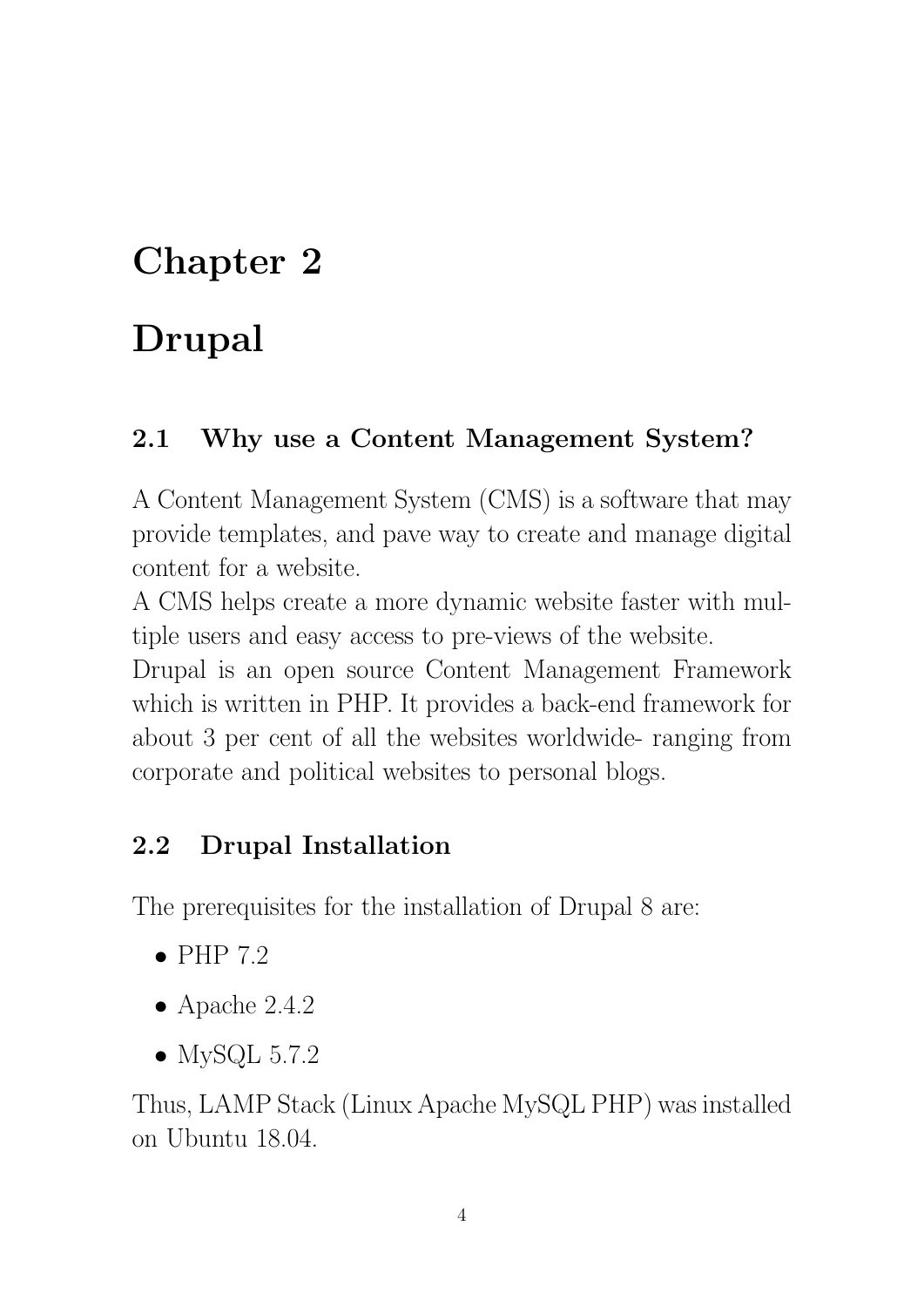Drupal also requires other features for ease of functioning which were installed. They are listed as follows:

- Drush (DRUpal SHell): This is a shell-based application used that administers, controls, and manipulates Drupal websites.
- Composer: This is a package manager that runs from command line for PHP that provides a standard format for managing dependencies of PHP software and required libraries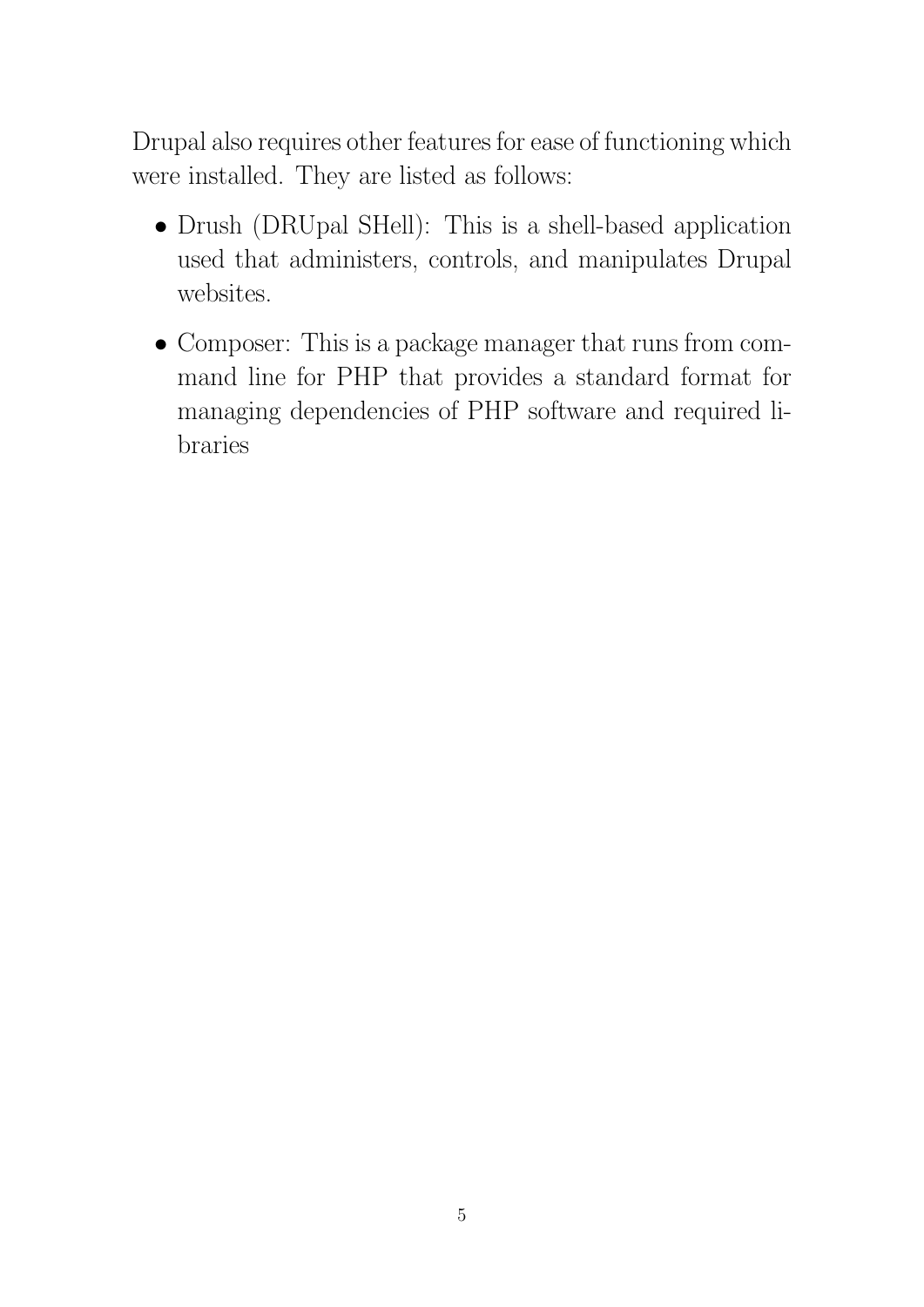### <span id="page-6-0"></span>Analysis

#### <span id="page-6-1"></span>3.1 Existing Acadmix Distribution

A content type is a group of fields that will store data which relate to each other. An existing Acadmix Distribution was present initially which contained four Content Types:

- 1. Faculty Page: This stores information about faculties
- 2. News: This stores data about recent news related to the institute
- 3. Event: This stores data related to upcoming events on campus
- 4. Slider: This is a slideshow of multiple images accompanied by a subtitle

#### <span id="page-6-2"></span>3.2 Proposed Changes

The Content Types in the Acadmix Distribution were missing several fields which were deemed necessary according to the analysis of pre-existing Academic Websites. The fields added were: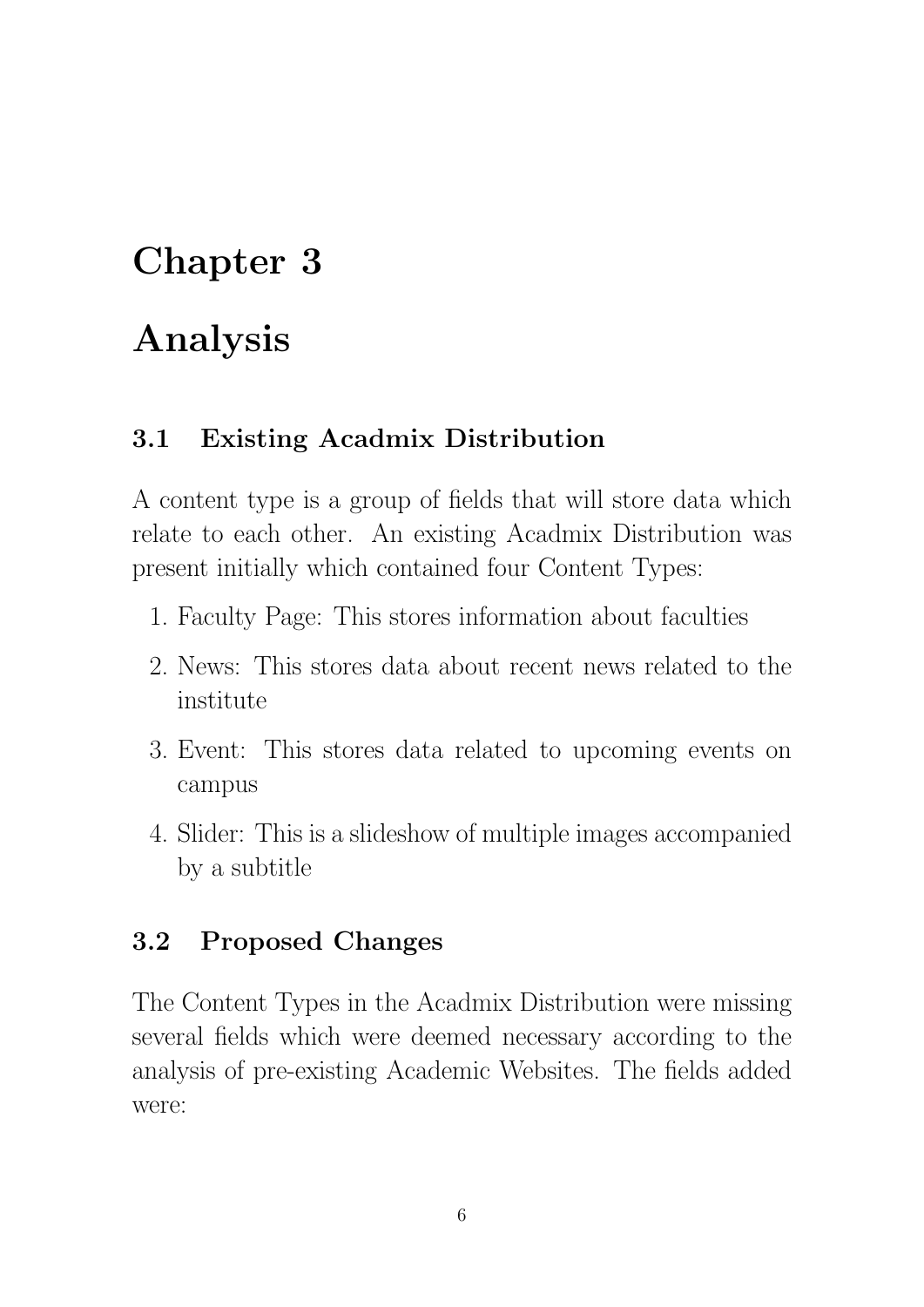- 1. Faculty Page: Professional Experiences, Academic Experiences, Memberships, Publications, and Working Papers. All of these are multivalued 'text' fields.
- 2. Event: The fields added were Registration link (of type 'link') which redirects to a registration page for the event, and a 'file' field called Brochure

Additionally, several necessary content types were identified and created. They are enlisted below:

- 1. Achievements: This content type will enlist the achievements made by the people in the institution, distinguished by the taxonomy term 'Achievement Type' (Staff/Student)
- 2. Placements: This will detail the number of students placed in each company categorized according to the academic year in which they were placed using a Taxonomy Term, Year (2013,2014 etc.)
- 3. Lab: This will list each lab along with its details (e.g. Location, Software etc.)
- 4. Lab Manual: This will contain lab manuals for each subject
- 5. Programs Offered: This will detail the various undergraduate, postgraduate, and doctorate courses offered
- 6. Faculty Online Courses: This will tabulate the faculties enlisted in online course along with the name and link to the course
- 7. Special Interest Groups: This will categorize the faculties by the research projects they have worked on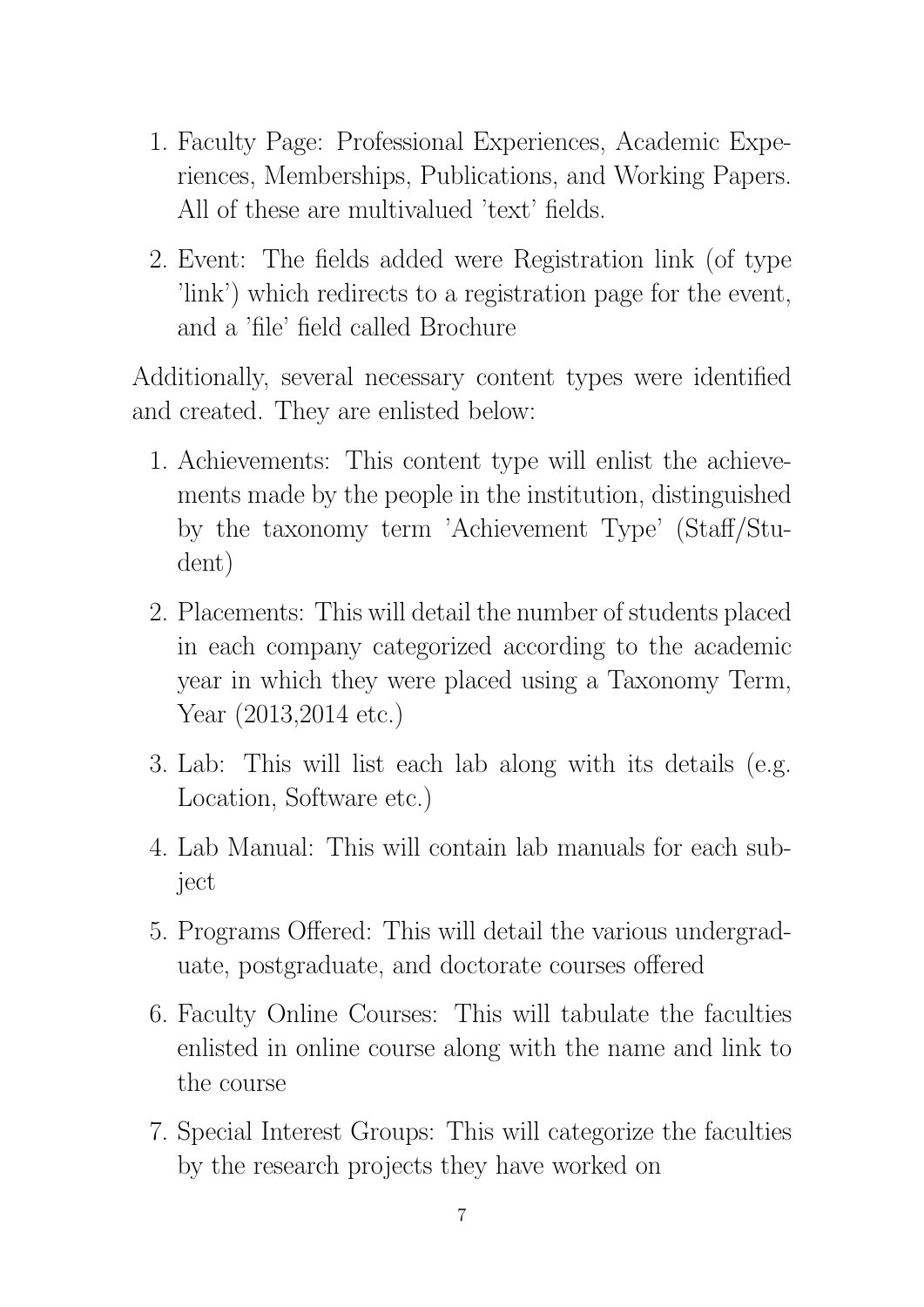8. Corporate Advisory Board: These are the details (name, photo, company name etc.) of the representatives of various companies that provide strategic corporate advice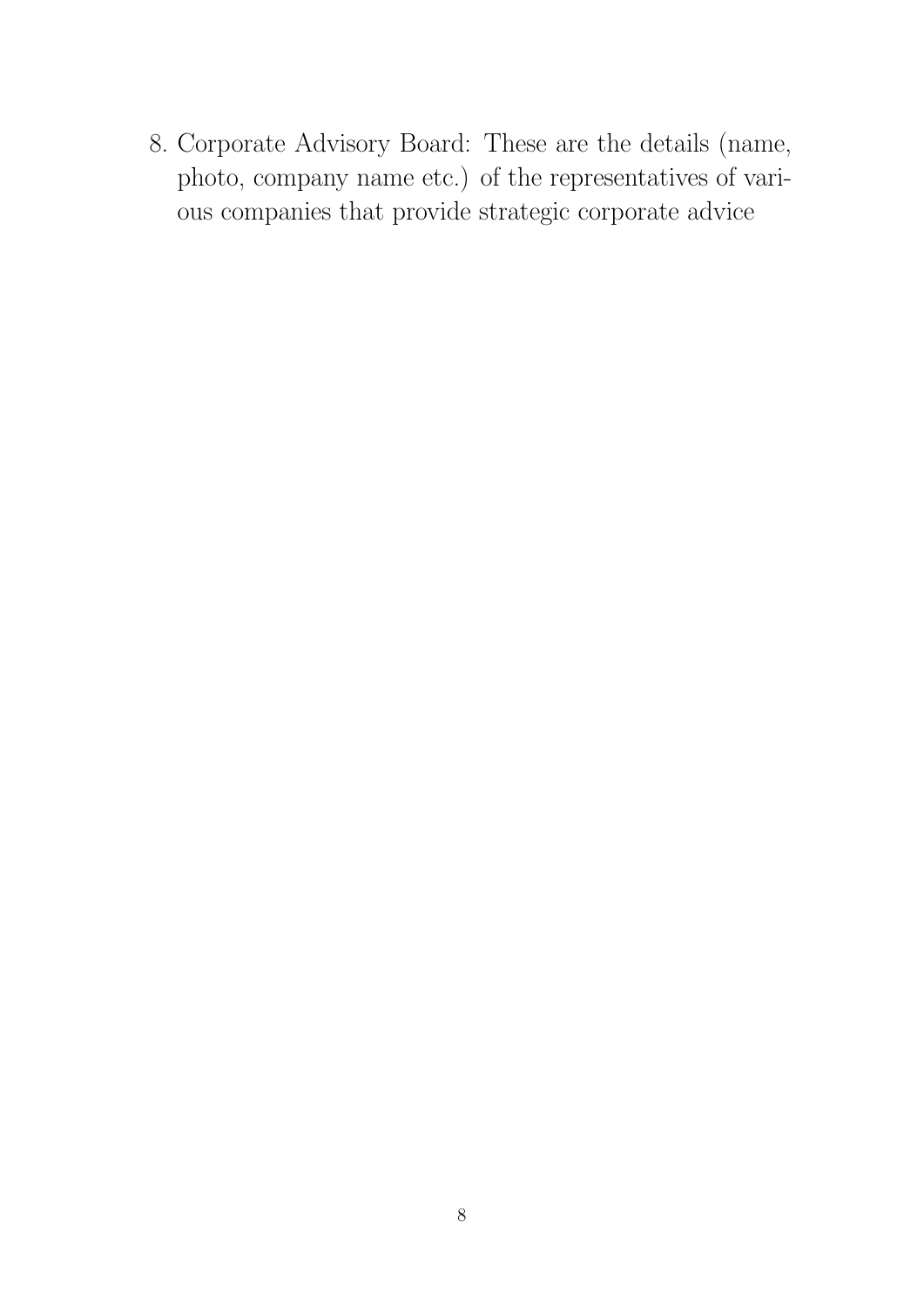### <span id="page-9-0"></span>Views

A view consists of listings of content on a webpage. The core Views module handles the display of views and allows the user to create and edit them in the administrative interface. Views allow users to create a list of only the content that they want, based on the criteria that defined. Views can be created to output any content entity that is stored in the system.

A separate view was made for each custom content type. These views were accessible using the main navigation menu of the website.

The main navigation menu:

About Achievements \* Corporate Advisory Board Faculty Infrastructure \* Placements **Programs SIG** 

Some examples of views are as follows:

A table displays all the fields of the content type Corporate Advisory Board:

#### **Corporate Advisory**

| <b>Title</b>       | <b>Designation</b>       | <b>Company Image</b>                                 | <b>Company Website</b>           | <b>Member Image</b> |
|--------------------|--------------------------|------------------------------------------------------|----------------------------------|---------------------|
| Mr. K. Ganesan     | <b>Vice President-HR</b> | Œ<br><b>TATA</b><br><b>TATA CONSULTANCY SERVICES</b> | <b>Tata Consultancy Services</b> |                     |
| Ms. Devi Jayaraman | <b>Director</b>          | Cognizant                                            | Cognizant                        | $\frac{1}{2}$       |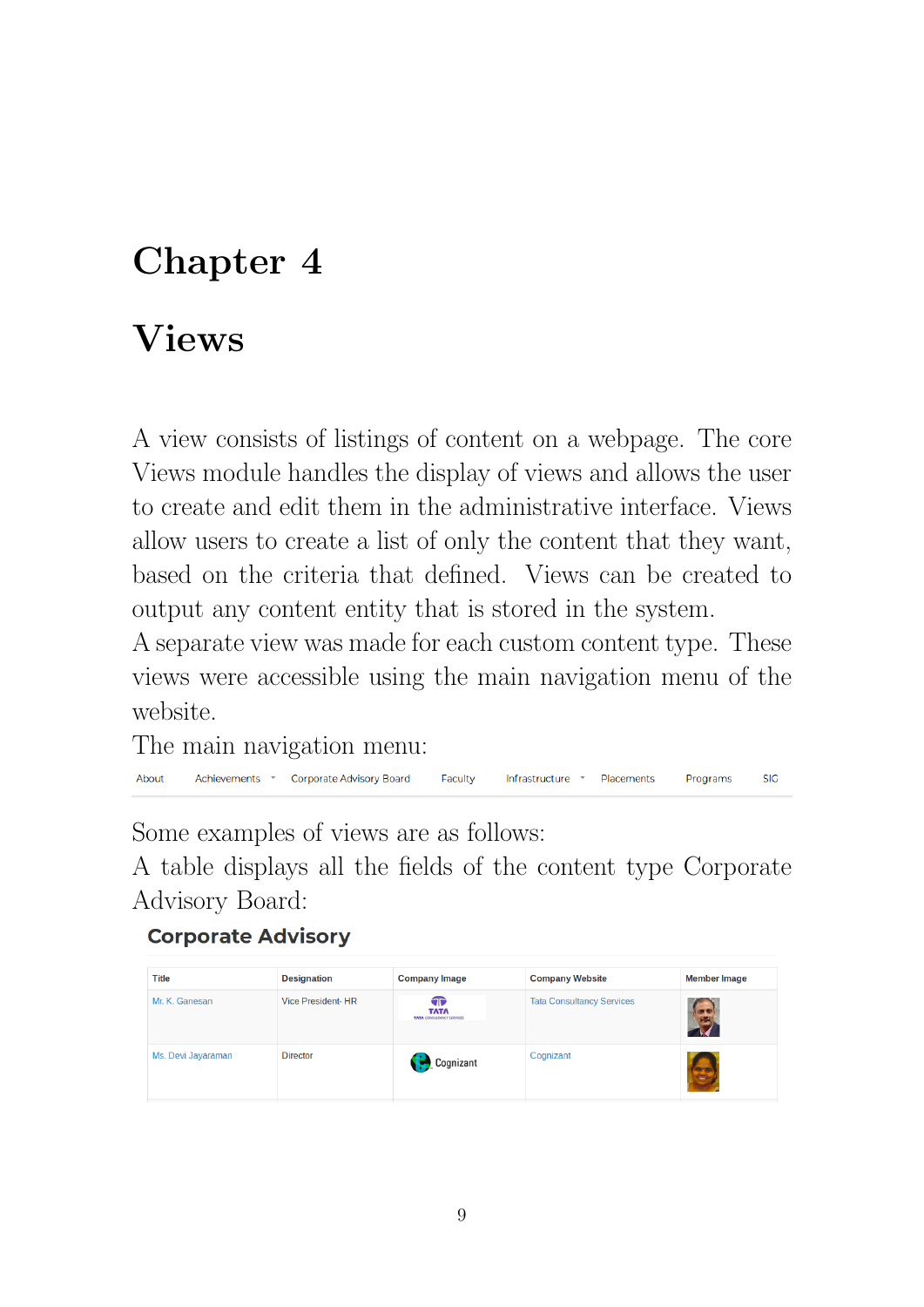The placement details of the institute are filtered by year (using a taxonomy term categorizing data according to the year of placement):

# **Placement Details**

| Year (field_year) $2014-2015 \times$ Apply |                              |
|--------------------------------------------|------------------------------|
| <b>Title</b>                               | <b>Total Students Placed</b> |
| <b>Infosys</b>                             | 74                           |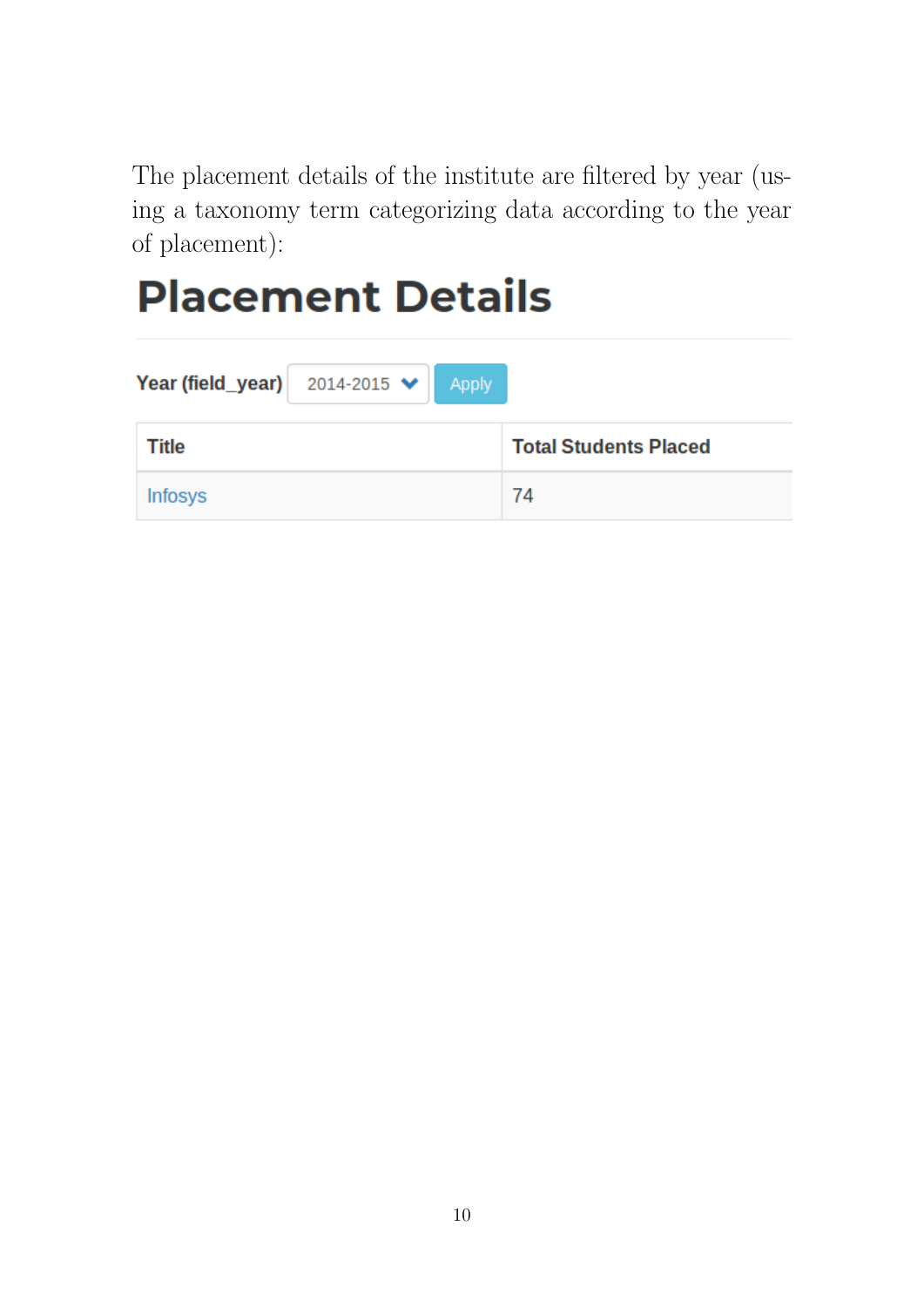## <span id="page-11-0"></span>Migration

A separate Comma Separated Value (CSV) file was created for each content type containing data for all the fields in LibreOffice Calc. The data was then imported with the help of YAML configuration files (which detail the fields, location of CSV files etc.) through the User Interface.

Thus, each content type has its own migration configuration file. The modules required to be enabled for migration from a CSV are:

- 1. Migrate
- 2. Migrate Source CSV
- 3. Migrate Plus

Migration was carried out for fields like simple text and numbers, images, files, taxonomy terms, paragraph types etc.

|  | title                  | description                                                                       |
|--|------------------------|-----------------------------------------------------------------------------------|
|  | <b>IET Award</b>       | Dr. B. Amutha received "IET Dynamic Chapter award" from IET Chennai Local Network |
|  | 2 EMC Award            | Dr. B. Amutha received "EMC Academic award" from IET Chennai Local Network        |
|  | 3 Arivukalaniiam Award | Dr. B. Amutha received "Arivukalaniiam Award" from IET Chennai Local Network      |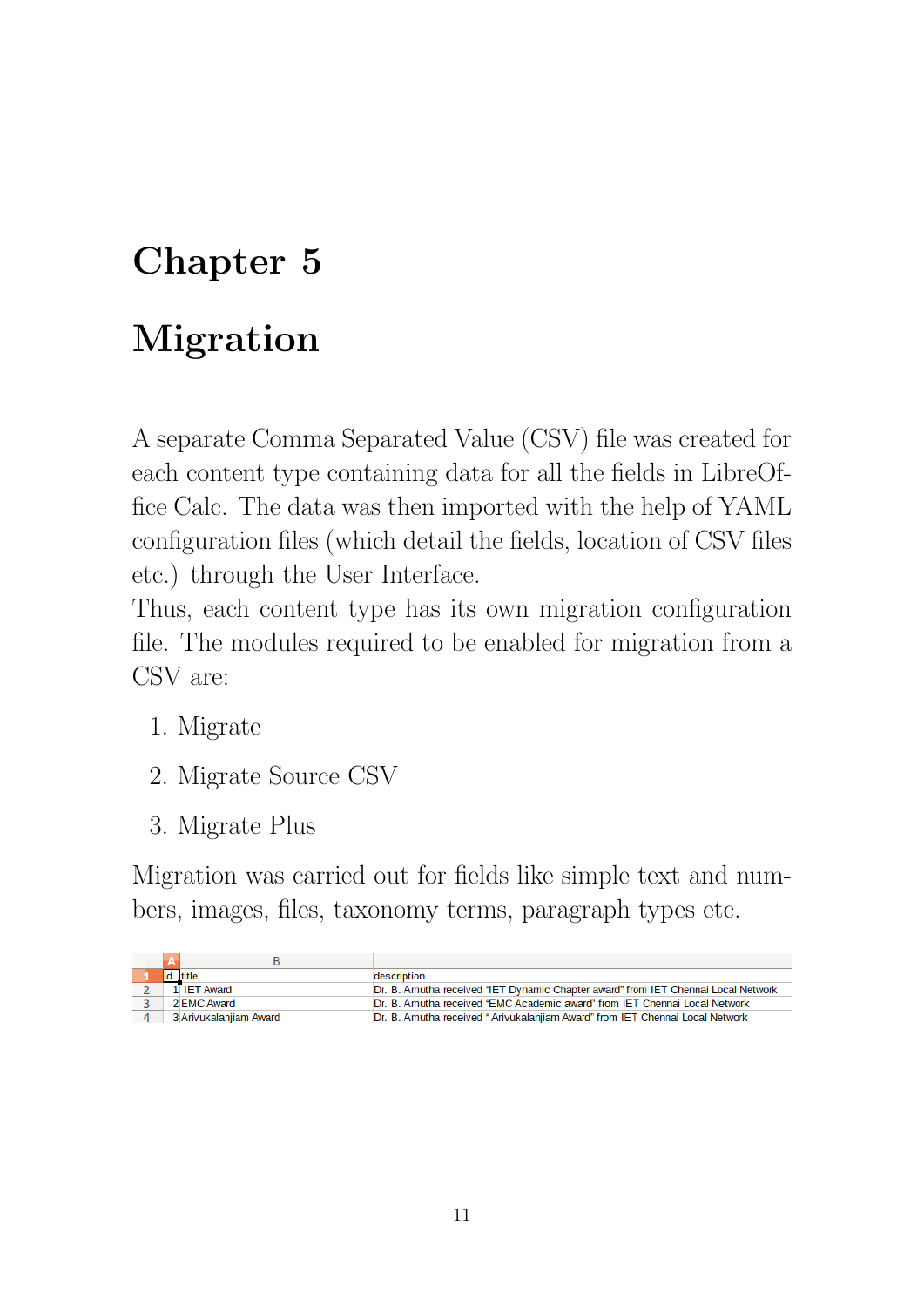## <span id="page-12-0"></span>Modules

#### <span id="page-12-1"></span>6.1 Modules and Drupal Console

A module is a set of PHP, JavaScript, and/or CSS files that extends site features and adds functionality which can be added by enabling them from the UI or command line. They can be removed by disabling them similiarly.

Drupal Console is a tool used to generate boilerplate code, interact with and debug Drupal through the command line interface.

#### <span id="page-12-2"></span>6.2 Custom Modules

Drupal Console was used for the creation of modules of each content type using the command drupal:generate:module. The following files are created in the custom module folder:

- composer.json
- modulename.info.yml
- $\bullet$  modulename modules

The YAML files for their migration and views were also added to the modules. Thus, when enabled, these modules would allow the user to use the aforementioned content types as a part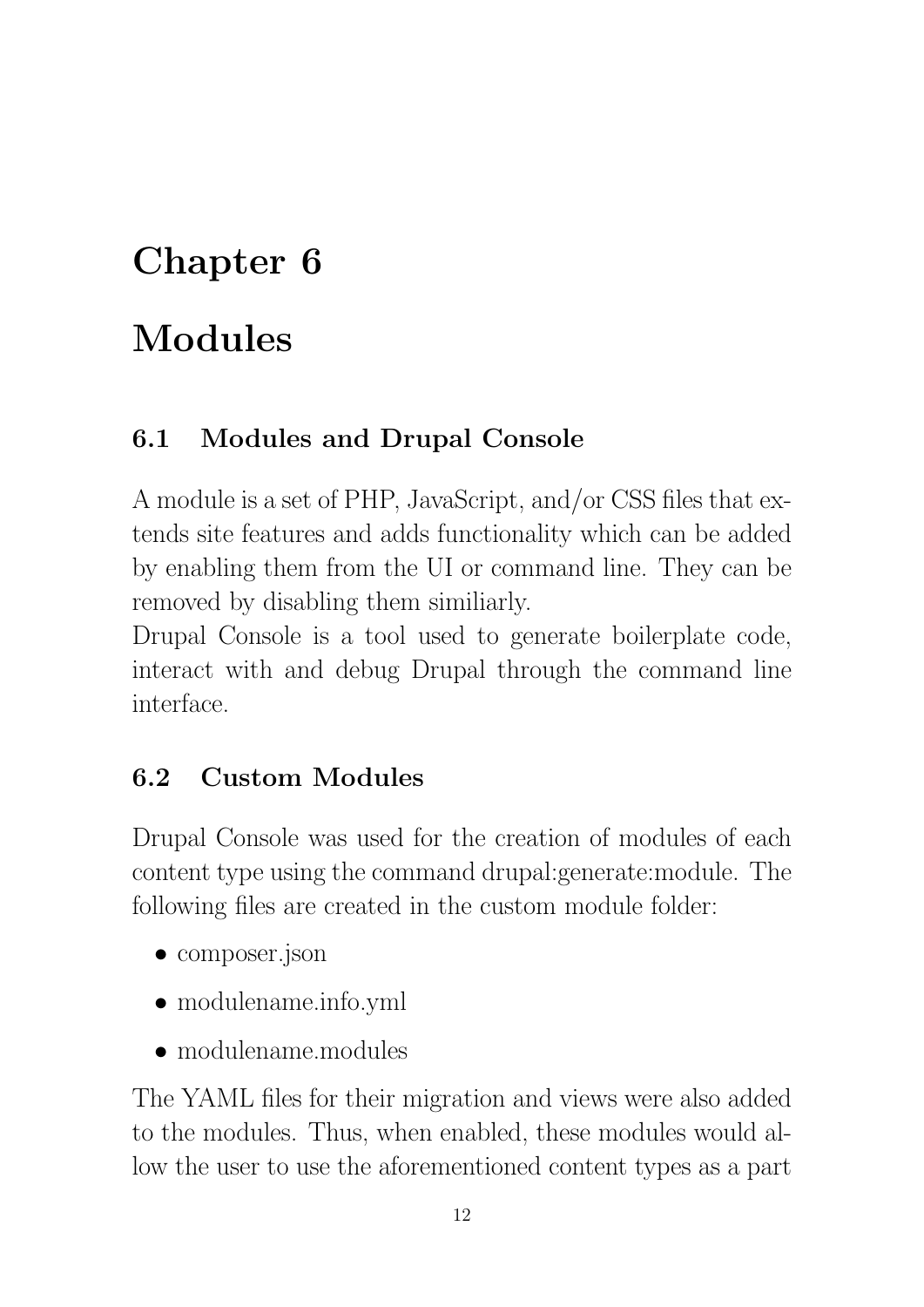of their website. The views will also be available along with the migration configuration.

After the modules for each content type were created and pushed onto the github repository, I practiced adding functionality to custom modules.

Modules can also be used to change the display of the pages on a website by adding a hook function in the Controller.php file of the module. A hook function is a PHP function that is used to extend functionalities in Drupal. I practiced simple tasks like changing the default value of a field or changing text on a web page.